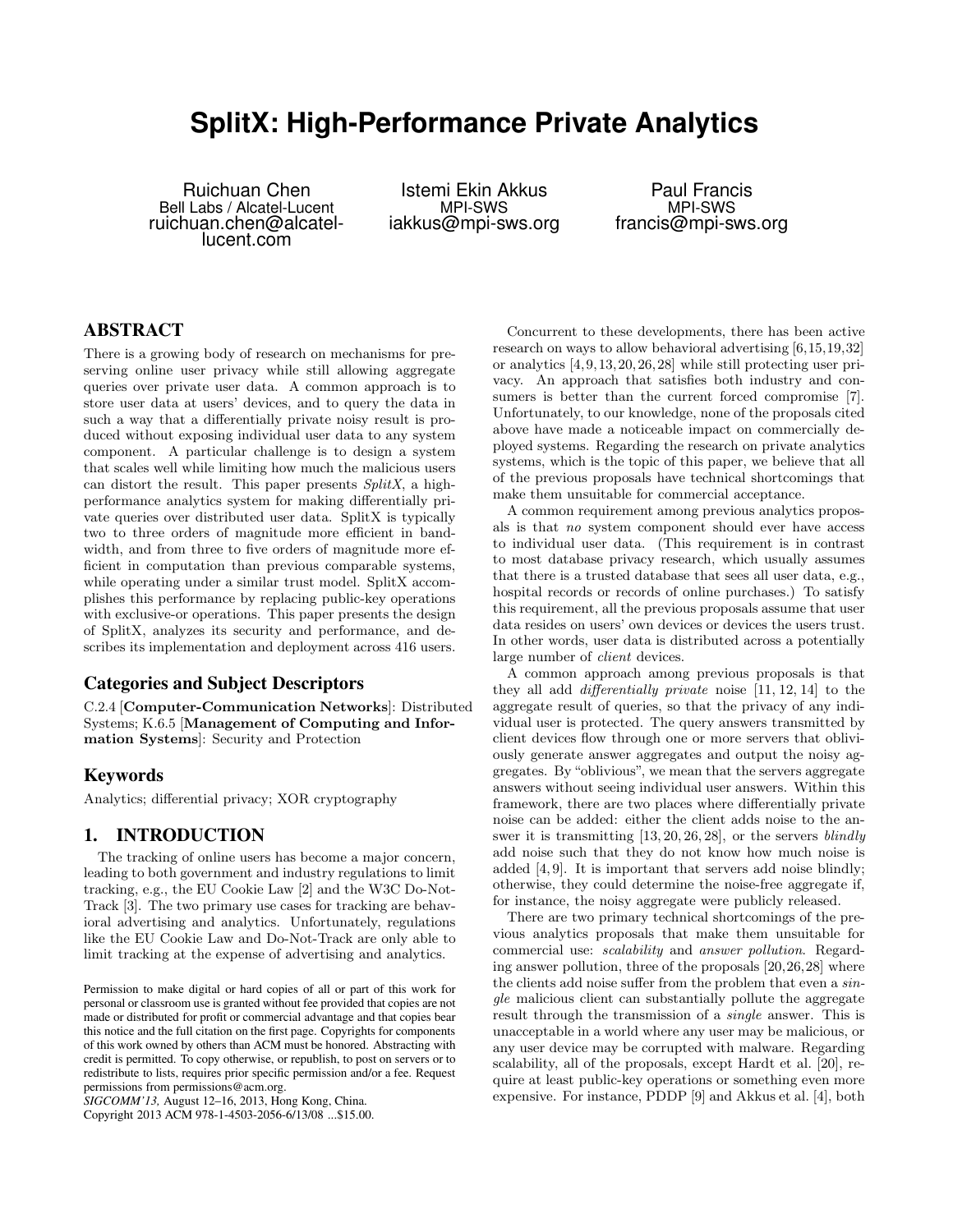of which scale substantially better than any of [13, 26, 28], nevertheless require a public-key operation per single bit of client answer, and require roughly one kilobit of message data per single bit of client answer.

Hardt et al.'s proposal [20], by contrast, scales much better, requiring only a few arithmetic operations per client answer, and only roughly two bits of message data per bit of client answer. Besides being susceptible to answer pollution attacks, however, this system is also not very general. It is designed on the premise that the clients know a priori what queries to answer, and that all clients answer the same set of queries. In a general setting where different analysts wish to query different communities of clients, this system does not scale.

This paper presents  $SplitX$ , a system for making differentially private queries over distributed user data that scales substantially better than previous systems, does not suffer from answer pollution attacks, and is general. SplitX operates under a similar trust model as several recent analytics proposals [4, 9, 20], i.e., honest-but-curious servers that do not collude, and untrusted analysts.

SplitX derives its scalability from the fact that it uses a simple exclusive-or (XOR) operation as its crypto primitive. The sending client XOR's its message with a random string of identical length. It sends the XOR'ed message via one proxy, and the random string via another proxy, thus effectively producing a one-time pad. As a bandwidth optimization, the randomly selected seed, used as the input to the pseudo-random number generator (PRNG), may be used in lieu of the random string.

SplitX is resistant to malicious clients attempting to pollute answers. Any single answer can only modify an aggregate answer by a single count. In addition, SplitX has mechanisms to detect whether a client, as identified by its IP address, repeatedly answers the same query.

SplitX is a general system in that an untrusted analyst can direct its own queries (e.g., SQL queries with counts as answers) to a selected (but anonymous) client population, and receive differentially private results. SplitX anonymously distributes queries to and receives answers from only the selected clients. For instance, an analyst that wants to query only clients that have visited a specific website may do so without having to send the query to all clients. This is accomplished through a kind of anonymous pub-sub channel: clients that, for instance, visit a given website "subscribe" to a channel associated with visitors of the website, and analysts interested in that set of clients "publish" queries to that channel.

Altogether, this paper makes the following contributions:

- It presents the design of SplitX, a general system for making differentially private queries over distributed user data. SplitX is typically two to three orders of magnitude more efficient in bandwidth, and from three to five orders of magnitude more efficient in computation than previous comparable systems (i.e., the systems with similar features and trust model). SplitX is resistant to answer pollution by malicious clients.
- It presents both security and performance evaluations of SplitX.
- It describes a complete implementation of SplitX, and reports the results from a realistic deployment across 416 clients distributed globally.



Figure 1: System overview. All interactions are anonymous and unlinkable. Answers are differentially private.

The rest of this paper is organized as follows. The next section gives an overview of SplitX, and states its goals and trust assumptions. Sections 3, 4, and 5 present the system design. We provide SplitX's privacy analysis in Section 6, and describe our implementation, performance evaluation and deployment in Section 7. Finally, we present related work and conclude in Sections 8 and 9, respectively.

# **2. SPLITX OVERVIEW**

### **2.1 System Components**

Figure 1 gives a high-level overview of SplitX, which consists of the following system components:

Analysts. An analyst is a server that formulates queries, publishes the queries to clients, either directly or indirectly via the aggregator, and receives the aggregate noisy results from the aggregator. There can be many analysts.

Clients. Clients store user data, and answer queries over that data. A client may be a user's own device, or some other device the user trusts with his or her data. Clients subscribe to queries from specific analysts. In some cases, a client may have a direct (non-anonymous) relationship with an analyst, and request queries directly from the analyst. One such example is web analytics, where the client could receive queries from the web server (i.e., analyst) when it accesses the web server, similar to [4]. In other cases, a client may have an indirect relationship with the analyst. An example is a software vendor that wishes to gather aggregate data on its user base. In this case, the client anonymously requests queries via the mixes and the aggregator. Client software can be bundled with existing software that requires private analytics, thus eliminating need for user incentives.

Aggregator and Mixes. The aggregator and two mixes interpose between analysts and clients. They work together to ensure that requests for queries and answers to queries are handled in a way that satisfies our privacy goals (§2.2).

The mixes receive XOR-encrypted answers from clients, blindly add additional XOR-encrypted random answers (as the differentially private noise [11, 12, 14]), shuffle the real and noisy answers, and pass them to the aggregator. The aggregator interfaces with analysts. It decrypts the answers received from the mixes, adds them up, and supplies the aggregate result to the appropriate analyst.

In addition, the mixes act as anonymizing proxies for query requests. Both mixes and the aggregator act as anonymizing proxies for query answers. Details are given in §4.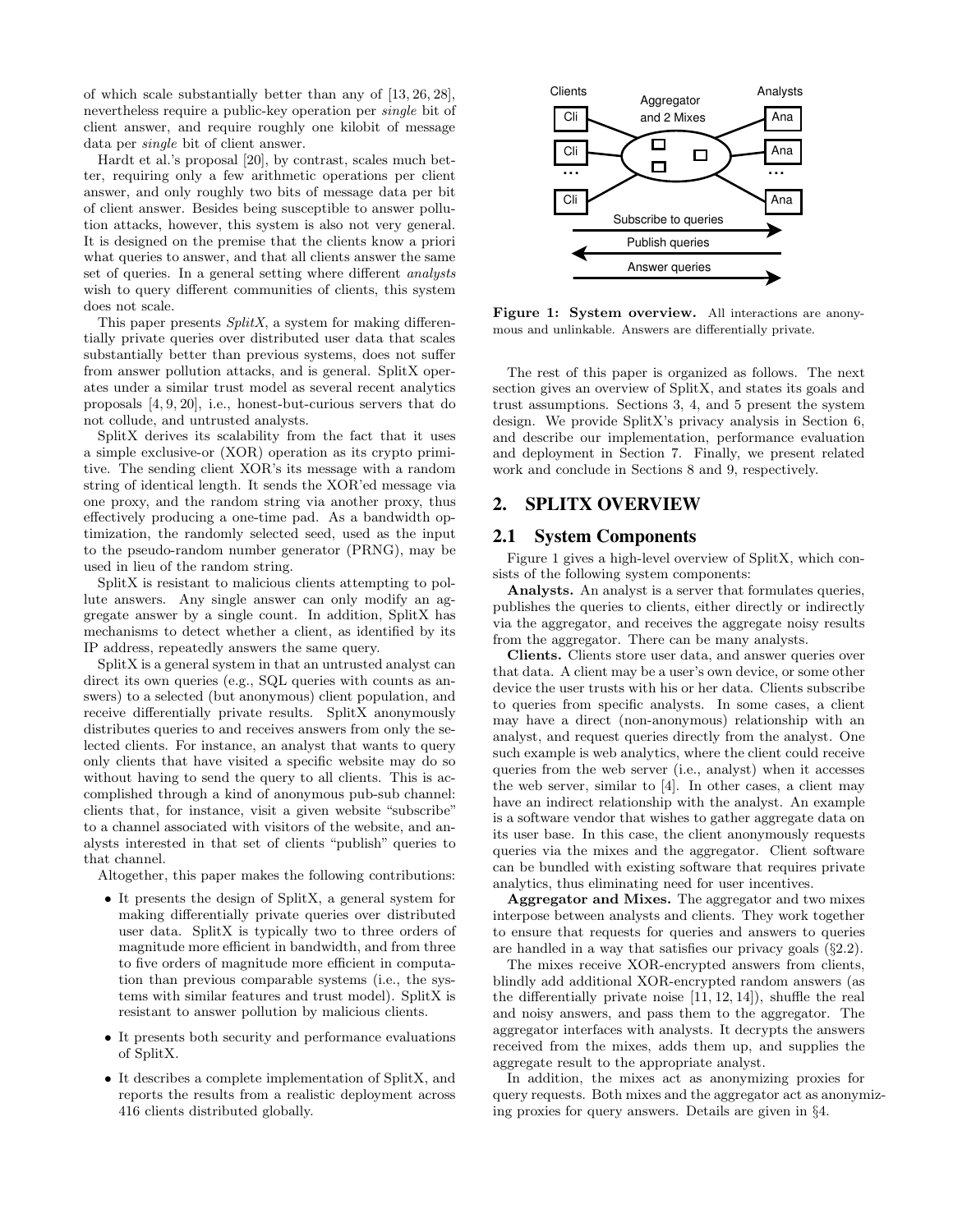# **2.2 Privacy Goals**

SplitX achieves three privacy properties: *anonymity*, *un*linkability, and differential privacy. Anonymity means that no system component can associate user data with a user identifier. Unlinkability means that no system component can link any pair of requests or answers to the same user, even in the absence of an identifier (i.e., anonymously). Breaking the unlinkability property could allow system components to build quasi-identifiers which may in turn be deanonymized with auxiliary information. Finally, all aggregate results in the system are produced under differential privacy guarantees, i.e., the produced aggregate results do not violate the privacy of any individual users.

# **2.3 Other Goals**

The system should scale well. First, the system should be able to direct queries from a given analyst to only those clients which are associated with that analyst. Second, the system should scale at least linearly with 1) the number of clients, 2) the number of queries, 3) the size of queries, and 4) the size of answers. Third, the scaling factor should be small (e.g., efficient XOR operations versus expensive public-key operations). This both allows the system to handle millions of clients each answering thousands of queries, and accommodates low-capacity clients (e.g., mobile devices).

The system should tolerate churn among clients, since they may be frequently-disconnected devices like smartphones.

The system should be resistant to clients attempting to pollute results. In particular, a single answer should not be able to distort the aggregate result by more than a single count. While an ideal goal would be to limit any single device to a single answer per query, accomplishing this would amount to solving the Sybil problem, which is out of the scope of this paper. Rather, SplitX is able to detect duplicate answers per query that come from any given IP address.

### **2.4 Trust Assumptions**

Clients are potentially malicious in that they wish to pollute aggregate results.

Analysts are potentially malicious in that they try to break the privacy properties described in §2.2, i.e., de-anonymize clients, link client requests or answers, or remove differentially private noise.

The *aggregator* and two *mixes* are honest but curious. They run the specified protocol faithfully, but may try to exploit additional information that can be learned in doing so. The aggregator does not operate fake clients. There is no collusion (i.e., information sharing) among the aggregator and the two mixes. In other words, at least two of the three entities refuse to collude.

While our honest-but-curious trust assumption is not new (see  $[4,9,20]$ ), we wish nevertheless to emphasize that we believe that this assumption is appropriate in a realistic analytics scenario, for instance, where the aggregator pays mix operators for running mixes, and charges analysts. Here, the aggregator and the mixes would explicitly state noncollusion in their privacy statements, which are legally binding documents. Although the relationship between the aggregator and the mixes does create an opportunity for collusion, it would be difficult and risky for either party to leverage the individual user data obtained through that collusion. This is because the data analyst (e.g., an advertiser) would want to know the origin of the data, and an honest analyst



Figure 2: XOR-based encryption. Client Cli sends message  $M$  of length  $l$  to aggregator Agg via mixes Mix1 and Mix2.

would not only reject illicitly gathered data, but might also expose the aggregator or the mixes. As a result, we believe our trust assumption is reasonable in the real world.

Finally, we assume that crypto operations are operated correctly: messages cannot be eavesdropped, the aggregator and mixes cannot be impersonated, and changes in messages by a man-in-the-middle can be detected.

# **3. TECHNICAL BUILDING BLOCKS**

Before we elaborate on the detailed design of SplitX in §4, this section first describes a few techniques that we will utilize throughout the whole design.

#### **3.1 XOR-based Encryption**

SplitX derives its performance from using the XOR operation as the basis of message encryption. XOR-based encryption has been previously proposed for anonymous communications [8]. In SplitX, it provides two key benefits:

- It is very efficient (relative to public-key operations).
- It allows mixes to blindly add noisy answers and shuffle them with real client answers (see §4.2).

This section describes the XOR-based encryption and its notation. Figure 2 illustrates the transmission of a message M of length l bits from client Cli to aggregator Agg via a pair of mixes Mix1 and Mix2. To do so, Cli generates a random string  $R$ , also of length  $l$  bits. In particular,  $R$  is generated with a pseudo-random number generator (PRNG) seeded with a cryptographically strong random number. Cli does an XOR operation with  $M$  and  $R$  to produce a new message  $X$ :

$$
X = M \oplus R \tag{1}
$$

Cli then sends  $X$  to Agg via Mix1, and sends either  $R$ or  $\langle seed, l \rangle$ , whichever is shorter, to Agg via Mix2. We call this operation splitting, and refer to the two XOR-encrypted messages as *split messages*. If Agg receives  $\langle seed, l \rangle$ , it can recreate R by seeding the same PRNG with the received seed. To recreate message M, Agg does an XOR operation with  $X$  and  $R$ :

$$
M = X \oplus R \tag{2}
$$

This operation is called joining. Because Agg may receive many split messages from Mix1 and Mix2, a pair of associated split messages (i.e., X, and R or  $\langle seed, l \rangle$ ) must be identified as belonging to the same message. Therefore, Cli also generates a unique identifier per message called the split identifier (SID). The SID is itself a large random number, so that it is unique among all SIDs with high probability, during the time the message is being processed in the system.

Provided that the seed is cryptographically strong, each pair of the split messages appear random, and neither Mix1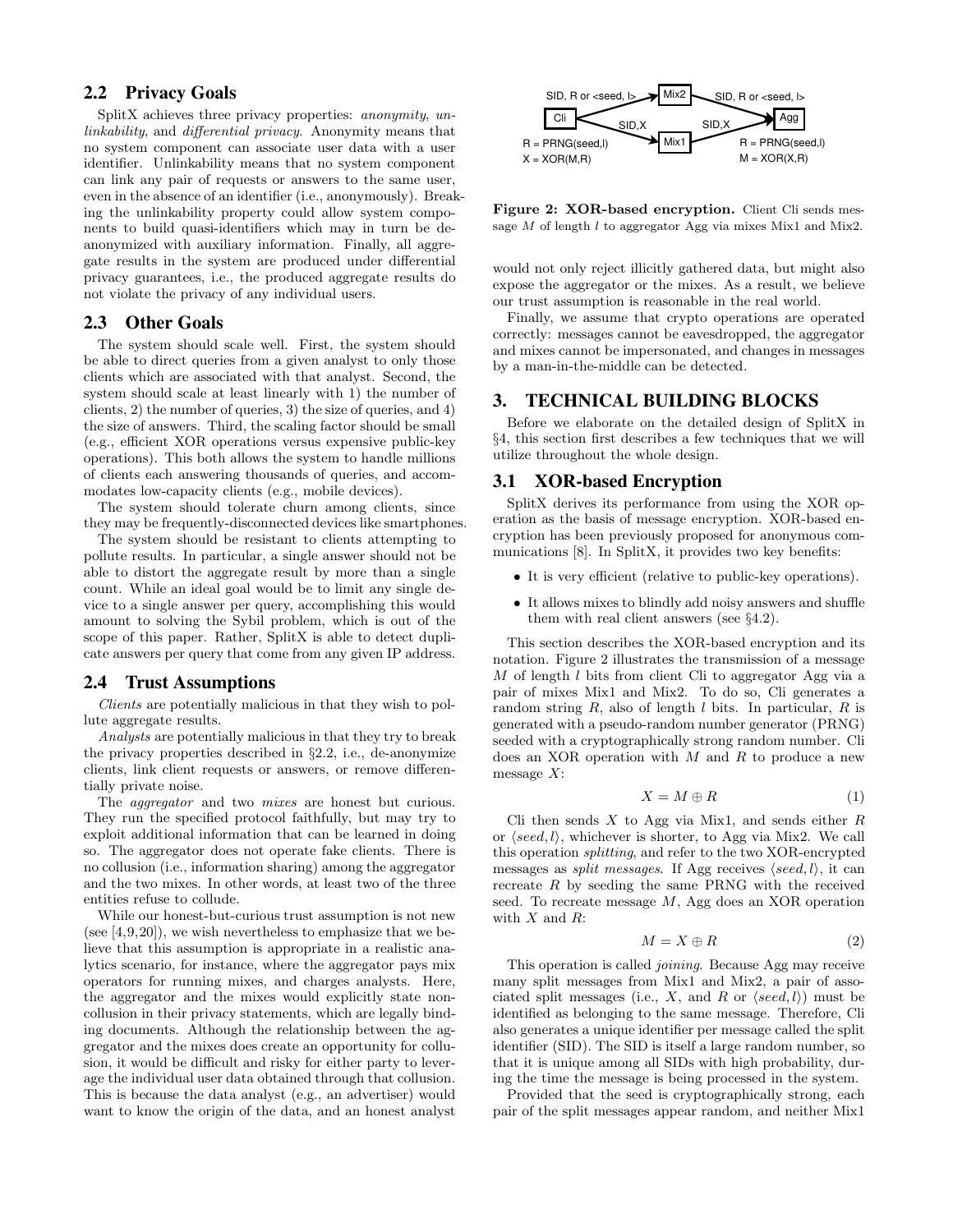nor Mix2 can decrypt the original message unless they collude (i.e., share information). To prevent an eavesdropper from decrypting messages, all direct communications between clients, mixes, and aggregator are encrypted with the standard transport layer security (TLS). To prevent spoofing, the mixes and aggregator are authenticated with publickey certificates.

#### *3.1.1 Split Message Notation*

The messages shown in Figure 2 can be fully notated as:

$$
Cli \xrightarrow{Mix1} Agg : SID, X
$$
  
\n
$$
Cli \xrightarrow{Mix2} Agg : SID, R \text{ or } \langle seed, l \rangle
$$
 (3)

For readability, however, we use the notation:

$$
Cli \xrightarrow{Mix1} Agg: \underline{M}
$$
  
\n
$$
Cli \xrightarrow{Mix2} Agg: \underline{M}
$$
\n(4)

Or, equivalently:

$$
Cli \xrightarrow[Mix2]{Mix1} Agg: \underline{M} \tag{5}
$$

Here, the underline denotes the split of message  $M$  (either X, or R /  $\langle seed, l \rangle$ , it does not matter which). SID is omitted, and is understood to have been sent. Therefore, messages (4) or (5) may be read to mean "Cli sends split messages of  $M$  to Agg via Mix1 and Mix2".

More generally, Cli may send Agg a message with multiple fields, some of which are XOR-encrypted (i.e., split fields), and some of which are clear-text. This is denoted as:

$$
Cli \frac{Mix1}{Mix2} Agg: F_{s1}, \cdots, F_{sn}, F_{c1}, \cdots, F_{cm}
$$
 (6)

Here,  $F_{s1}, \dots, F_{sn}$  are split fields, and  $F_{c1}, \dots, F_{cm}$  are clear-text fields.

### **3.2 Query Buckets**

SplitX supports the SQL query language (and potentially other query languages). While queries formulated by analysts can be complex, the results of a query are expressed as counts within histogram buckets, where each bucket represents one possible answer value. The client's answer to a query is in the form of a '1' or a '0' per bucket, depending on whether or not the answer falls within that bucket.

There are two types of queries: numeric queries, and non-numeric (string) queries. For numeric queries, buckets are specified as numeric ranges. An example of numeric ranges is age. An analyst could learn the age distribution among males with an SQL query, such as "SELECT age FROM splitx WHERE gender='male'" by defining, for instance, 5 buckets as follows: 'age  $0\sim19'$ , 'age  $20\sim39'$ , 'age  $40\sim59'$ , 'age 60∼79', and 'age≥80'. If a given male user is 30 years old, the client answers '1' for the second bucket, and '0' for all other buckets.

For non-numeric (string) queries, each answer bucket is specified by a regular expression. One such example is the websites visited. An analyst could learn the popularity of websites within users in the US with an SQL query, such as "SELECT website FROM splitx WHERE location='US'" with hundreds of thousands of buckets defined as, for instance, '\*.google.com', '\*.facebook.com', '\*.yahoo.com', and so on. For each website such a user has visited, the client places a '1' in the corresponding bucket, and a '0' in others.



Figure 3: Query publish/subscribe. AID is analyst identifier. Underline denotes split message.

### **3.3 Differential Privacy**

Differential privacy [11,12,14] is a privacy mechanism that protects user privacy by making it very hard to determine whether or not an individual user's record is in a queried database. A computation C achieves  $(\epsilon, \delta)$ -differential privacy [13] if, for any two data sets  $S_1$  and  $S_2$  that differ on at most one record, and for all outputs  $O \subseteq Range(C)$ :

$$
\Pr[C(S_1) \in O] \le \exp(\epsilon) \times \Pr[C(S_2) \in O] + \delta \tag{7}
$$

That is, the probability that a computation generates a given output is almost independent of the presence of any individual record in the data set. There are two privacy parameters,  $\epsilon$  and  $\delta$ , in expression (7). They control the tradeoffs between the accuracy of a computation and the strength of its privacy guarantees. They also allow the amount of privacy leakage to be quantified and controlled [13].

Differential privacy is achieved by adding noise to the output of a computation. More specifically, the SplitX system generates some number of additional random answers as the differentially private noise, and randomly shuffles them with the real answers produced by clients. This is done independently for each query bucket. It is shown in [9] that adding n random answers achieves  $(\epsilon, \delta)$ -differential privacy:

$$
n = \lfloor \frac{64 \ln(2c)}{\epsilon^2} \rfloor + 1 \tag{8}
$$

Here, c is the number of clients answering the query, and  $\epsilon$  is the privacy parameter which mainly controls the accuracy/privacy tradeoff [13]. In SplitX, the noise is added blindly, i.e., the system adds noise without knowing how much noise is added (see §4.2). The blind noise addition prevents the system from determining the noise-free aggregate result if, for instance, the noisy aggregate result were publicly released.

### **4. SPLITX SYSTEM DESIGN**

With the technical building blocks in place, this section gives the detailed system design of SplitX.

### **4.1 Query Publish/Subscribe**

Figure 3 illustrates how clients (Cli) anonymously request queries from analysts (Ana). Each analyst has an analyst identifier AID. Each analyst transmits its set of queries  $Query_1, \cdots, Query_n$  to the aggregator (Agg). Each client requests the queries associated with a given analyst by transmitting the split AID via the mixes:

$$
Cli \xrightarrow[Mix2]{Mix1} Agg: \underline{AID} \tag{9}
$$

The aggregator joins (i.e., XOR-decrypts) the AID, and retrieves the AID's associated queries. Then, the aggregator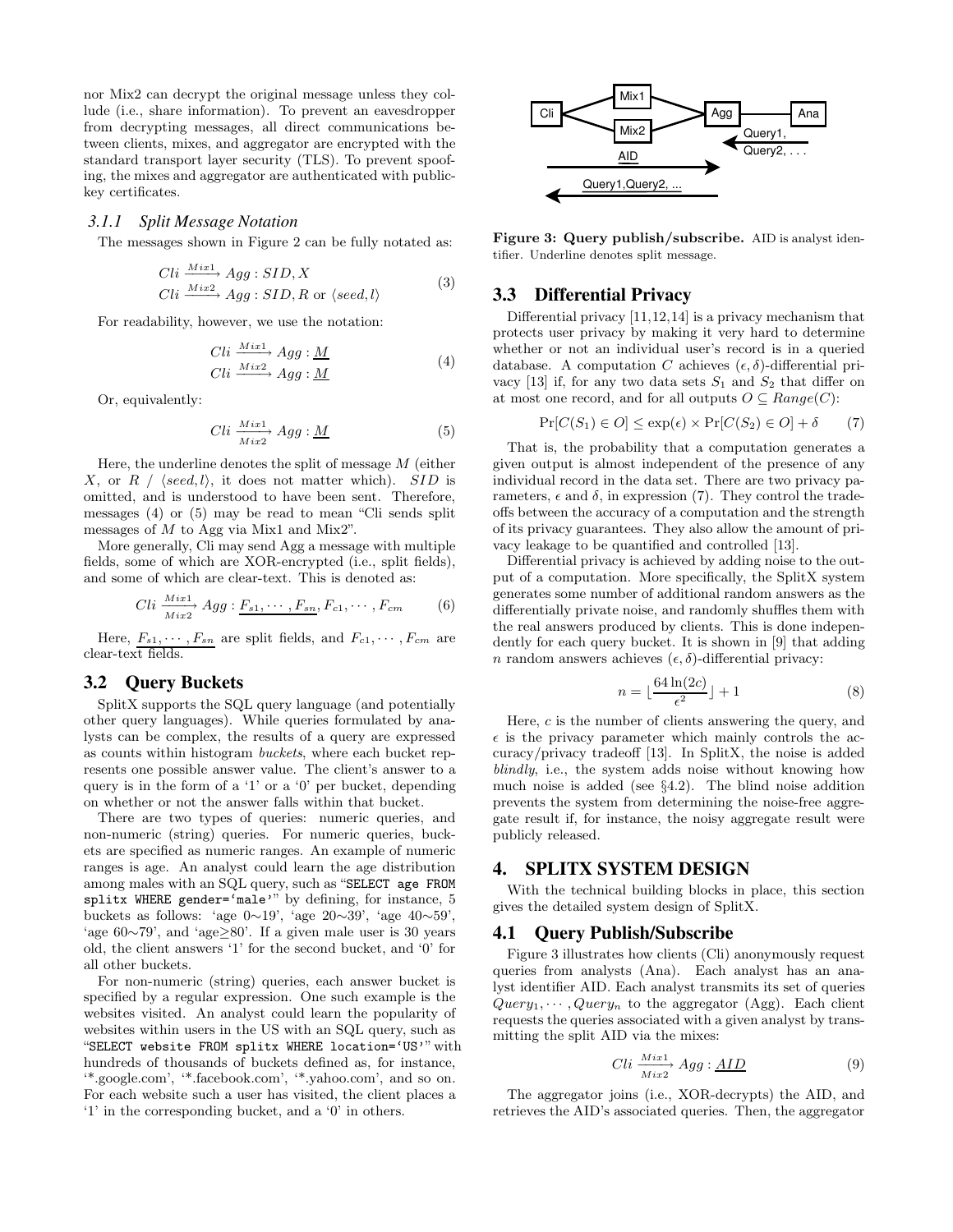

Figure 4: Simple but incomplete design for answering queries. QID is query identifier. The client sends its split answers each to one of the two mixes. Each mix adds split noisy answers, shuffles them with clients' split answers, and sends all split answers as an array to the aggregator. Aggregator reports the aggregate result to the appropriate analyst.

splits these queries, and transmits them to the client via the two mixes:

$$
Agg \xrightarrow[Mix2]{Mix2} Cli: \underline{Query_1, \cdots, Query_n} \tag{10}
$$

In SplitX, each query consists of the following fields:

$$
Query := \langle QID, SQL, B_{1\rightarrow b}, \epsilon, T_{end} \rangle \tag{11}
$$

The query identifier *QID* uniquely identifies the query among all queries that the SplitX system may handle during the same time period. The QID may be composed of the analyst identifier AID concatenated with a value unique to the analyst.

 $SQL$  denotes the SQL query itself.  $B_{1\rightarrow b}$  denotes the b buckets which represent all possible answer values to the query. Examples of SQL queries and associated query buckets can be found in §3.2.

In addition, each query also contains a privacy parameter  $\epsilon$  indicating how much differentially private noise should be added (see §3.3), as well as a query end time  $T_{end}$  indicating when answers to this query will no longer be accepted.

Note that the aggregator runs a sanity check over all the fields in the query. Most importantly, it ensures that the privacy parameter  $\epsilon$  does not exceed the maximum allowable privacy level. It may also check to ensure that buckets do not overlap, and that the query end time  $T_{end}$  has not expired. Clients run a similar check.

#### **4.2 Answering Queries**

For descriptive clarity, this section starts with a simple but incomplete design, as shown in Figure 4. This design lacks some privacy properties. Subsequent sections (§4.2.1, §4.2.2, and §5) complete the design.

Step A1: Query Answering. Each client maintains its own data in a local database. How this database is obtained is outside the scope of this paper, though in our implementation we used database features of the Google Chrome browser. When a client receives a query from the analyst (see §4.1), it queries its local database and generates an answer. The client then maps the answer into  $b$  buckets, resulting in a '1' or a '0' per bucket, depending on whether or not the answer falls within that bucket. This answer is efficiently encoded as a bit-vector, with one bit per bucket, in the order that the buckets were received in the query.

$$
Answer := \langle B_1, B_2, \cdots, B_b \rangle \tag{12}
$$

The client splits the answer, and sends the split answers to the two mixes, respectively:

$$
Cli \to Mix1 : QID, \underline{Answer}
$$
  
\n
$$
Cli \to Mix2 : QID, \underline{Answer}
$$
 (13)

Step A2: Answer Collection. Upon reception of a client's split answer, the mix stores the answer locally. If the mix has not seen the query identifier QID before, the mix requests the associated query from the aggregator. As a result, the mix knows the query's privacy parameter  $\epsilon$  and the query end time  $T_{end}$ <sup>1</sup>

Step A3: Mix Synchronization. After  $T_{end}$  expires for a given query identified by QID, both mixes must add noisy answers to the set of answers so far received, and randomly shuffle all answers (both noisy and real). Note that the mixes are working on split answers, not clear-text answers. Therefore, for each split noisy answer added by one mix, the other mix must add a corresponding split noisy answer. Later the aggregator will join each bit from each split answer. For this to work properly, the two mixes must be perfectly synchronized during this operation. This synchronization requires that:

- 1. The mixes agree on the exact set of real client answers they use<sup>2</sup>, and
- 2. The mixes agree on a seed value of the pseudo-random number generator (PRNG), used for the synchronized operations in noise addition (step A4) and answer shuffling (step A5).

To achieve the first requirement, one of the two mixes takes the role of master. The master mix sends its complete list  $L_1$  of all received SIDs (i.e., split identifiers of the received split answers) to the slave mix. The slave mix compares  $L_1$  with its own set of SIDs, and removes all those that are not in  $L_1$ . The slave mix then returns to the master the list  $L_2$  of split identifiers that the master has but the slave does not have. The master will remove these from its own SIDs. At the end of this exchange, the two mixes agree on the exact set of SIDs.

To achieve the second requirement, the master mix generates a cryptographically strong random seed s, and transmits it to the slave mix during the mix synchronization. Then, both master and slave mixes can initialize a PRNG with the synchronized seed s. We call this synchronized PRNG as  $PRNG<sub>sync</sub>$ . In addition, for generating random noisy answers in step A4, each mix initializes another PRNG with a locally generated (unsynchronized) random seed, called  $PRNG_{local}$ .

Step A4: Noise Addition. According to equation (8) in §3.3, each mix determines  $n$ , i.e., the number of noisy answers that need to be added to achieve the required differential privacy. Using  $PRNG<sub>local</sub>$ , each mix generates n split answers, with a uniformly random '1' or '0' for each bucket in each split answer. Then, using  $PRNG_{sync}$ , each mix generates the same set of  $n$  split identifiers SIDs, and assigns each of them to one of these  $n$  locally generated split noisy answers.

<sup>&</sup>lt;sup>1</sup>With this simple design, the mixes can at this point associate QID with clients, and thus, learn which analysts each client is associated with. This is a violation of our privacy goals. We extend the design in §4.2.1 to solve this problem. 2 It is possible that one mix receives a split answer while the other mix does not receive the pairing split answer.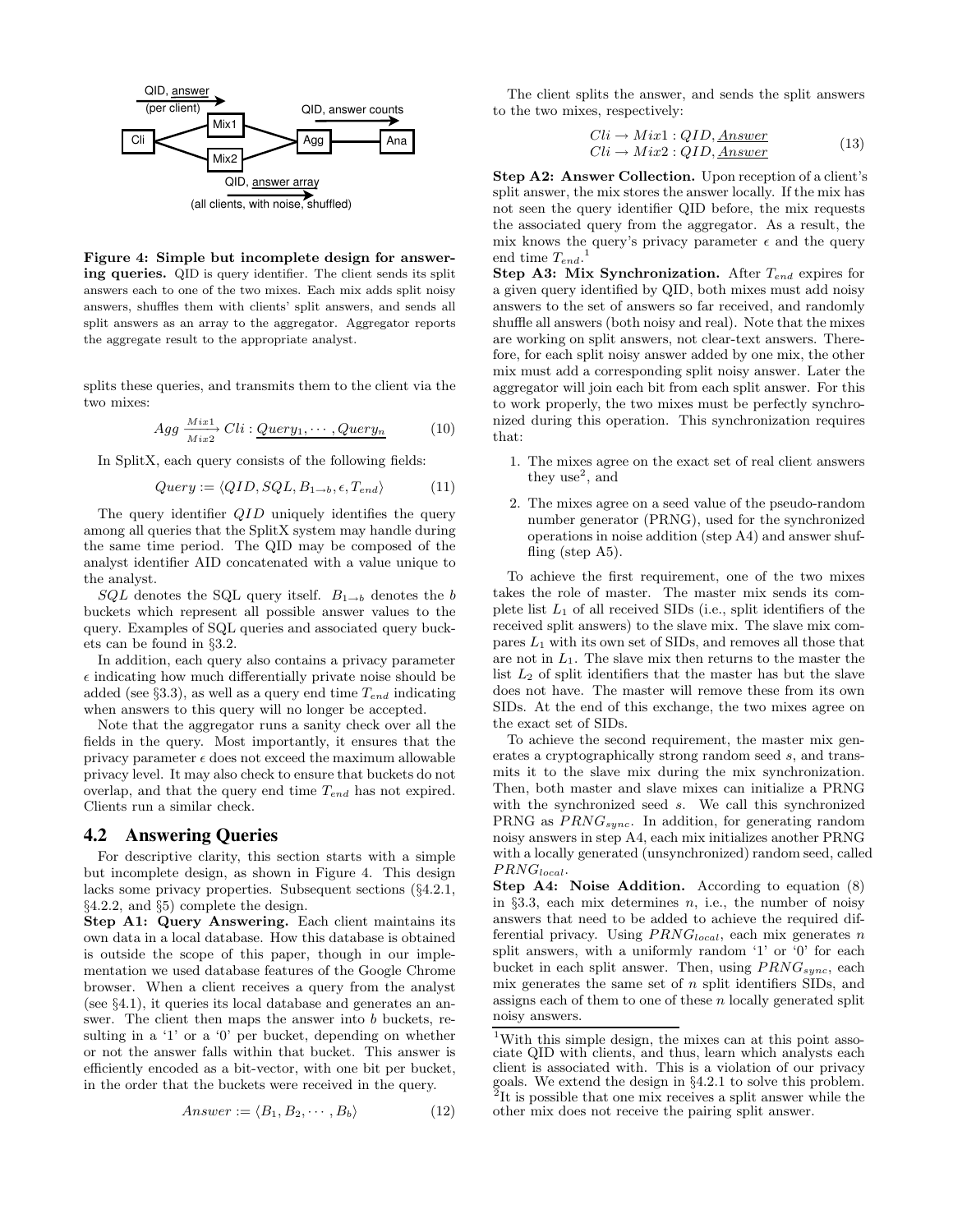|                  | $B_1B_2B_3B_h$                                                                     | $B_1B_2B_3B_b$           |
|------------------|------------------------------------------------------------------------------------|--------------------------|
| $SID_a$          | $a_1 a_2 a_3  a_b$                                                                 | $c_1$ $b_2$ $c_3$ $e_b$  |
| SID <sub>b</sub> | $b_1$ $b_2$ $b_3$ $b_b$                                                            | $a_1$ $c_2$ $e_3$ $a_b$  |
| SID <sub>c</sub> | $c_1 c_2 c_3  c_b$                                                                 | $d_1 z_2 d_3 \ldots z_b$ |
| $SID_d$          | $d_1 d_2 d_3  d_b$                                                                 | $b_1$ $e_2$ $a_3$ $c_b$  |
| $SID_e$          | $\boldsymbol{e}_1$ $\boldsymbol{e}_2$ $\boldsymbol{e}_3$ .<br>. $\boldsymbol{e}_b$ | $z_1$ $d_2$ $z_3$ $b_b$  |
|                  |                                                                                    |                          |
| SI D.            | $z_1 z_2 z_3 \ldots z_b$                                                           | $e_1$ $a_2$ $b_3$ $d_b$  |

Figure 5: Answer shuffling. The left two-dimensional array is before answer shuffling, and the right two-dimensional array is after answer shuffling.

Note that later the aggregator will join each pair of these split noisy answers to obtain the non-split noisy answers. However, since neither mix knows the split noisy answers generated by the other mix, neither mix can know the resulting noisy answers at the aggregator. In this way, the mixes are able to add differentially private noise blindly.

Step A5: Answer Shuffling. At this point, the two mixes agree on the complete set of  $c+n$  split answers, c from clients, and  $n$  from added noise. To shuffle the split answers, each mix creates a two-dimensional array of bucket values (see Figure 5). The rows of the array are split answers, in the order of lowest SID to highest SID. The columns of the array are buckets. Using the synchronized  $PRNG_{sync}$ , each mix goes through each column and randomly shuffles the values in the column. Note that, since both mixes use  $PRNG_{sync}$ to shuffle, each bit position in their respective shuffled arrays corresponds to the same answer value.

Figure 5 illustrates this answer shuffling. The left array shows all the split answers in their original form. After the shuffling (i.e., in the right array), each column is still populated with the split answers for the corresponding bucket, but randomly shuffled. In doing so, the bucket values of each split answer have been completely de-correlated. This makes it prohibitively difficult to link a set of bucket values to a given client.

Finally, each mix transmits the shuffled split answer array to the aggregator. Since the two mixes effectively add  $n$  random noisy answers to the real client answers, this introduces the differentially private noise with a mean of  $n/2$  to each individual bucket. For the final aggregate result adjustment, each mix also informs the aggregator of  $n$ .

$$
Mix1 \rightarrow Agg: QID, n, AnswerArrayMix2 \rightarrow Agg: QID, n, AnswerArray
$$
\n(14)

Step A6: Noisy Answer Tabulation. Upon reception of the two split answer arrays, the aggregator generates the non-split answer array by joining each bit position in the two split answer arrays. The aggregator then sums together the values for each bucket, and subtracts  $n/2$  to produce the final noisy count for how many clients fall within each bucket. Finally, the aggregator transmits the noisy counts to the appropriate analyst.

#### *4.2.1 Anonymity and Unlinkability at the Mixes*

The problem with the design as so far stated is that the mixes can associate QID with client in step A2, which violates our privacy goals. For instance, if there is an analyst per website, the mixes can learn which websites a client visits by monitoring which QID values are issued by which analysts. This section enhances the design to solve this problem.



Figure 6: Mixes as proxies based on transport layer security.  $E_1(M)$  and  $E_2(M)$  denote the TLS encryption of message M destined to Mix1 and Mix2, respectively.



Figure 7: Mixes and aggregator as proxies based on double-splitting.

The specific goal here is to deliver the client's split answer (see expression 13) to the mix *anonymously* and *un*linkably. Anonymous means that the mixes cannot identify which client sent a given split answer. Unlinkable means that the mixes cannot determine if any two split answers came from the same client or from different clients.

A straightforward solution would be to interpose proxies between clients and mixes, and to run transport layer encryption (i.e., TLS) between clients and mixes. Indeed, since we have two mixes, they can each operate as a proxy on behalf of the other (see Figure 6). Here, each client must establish a separate TLS session for every split answer (along with the associated QID); otherwise, the mix could use the TLS session to link an (anonymous) client to multiple split answers, and in turn to multiple QIDs. With auxiliary information, this set of QIDs could be used to de-anonymize a client especially when the client answers only a part of received queries.

While this approach works, we can exploit XOR encryption to make it much more efficient. This is because XOR encryption avoids the expensive per-answer TLS session establishment. Since XOR encryption requires a pair of proxies, we can additionally use the aggregator as one of the proxies in each pair (see Figure 7). Here, the client double-splits the message. In other words, it takes each of the original split messages (destined to Mix1 and Mix2 acting as mixes), and splits each again. The complete message contents, including the SID of the original split, are covered in the double split:

$$
Cli \frac{Mix^{2}}{Agg} Mix1 : \underbrace{QID, \underline{Answer}}_{\text{double-split answer}}
$$
\n
$$
Cli \frac{Mix^{1}}{Agg} Mix2 : \underbrace{QID, \underline{Answer}}_{\text{double-split answer}}
$$
\n(15)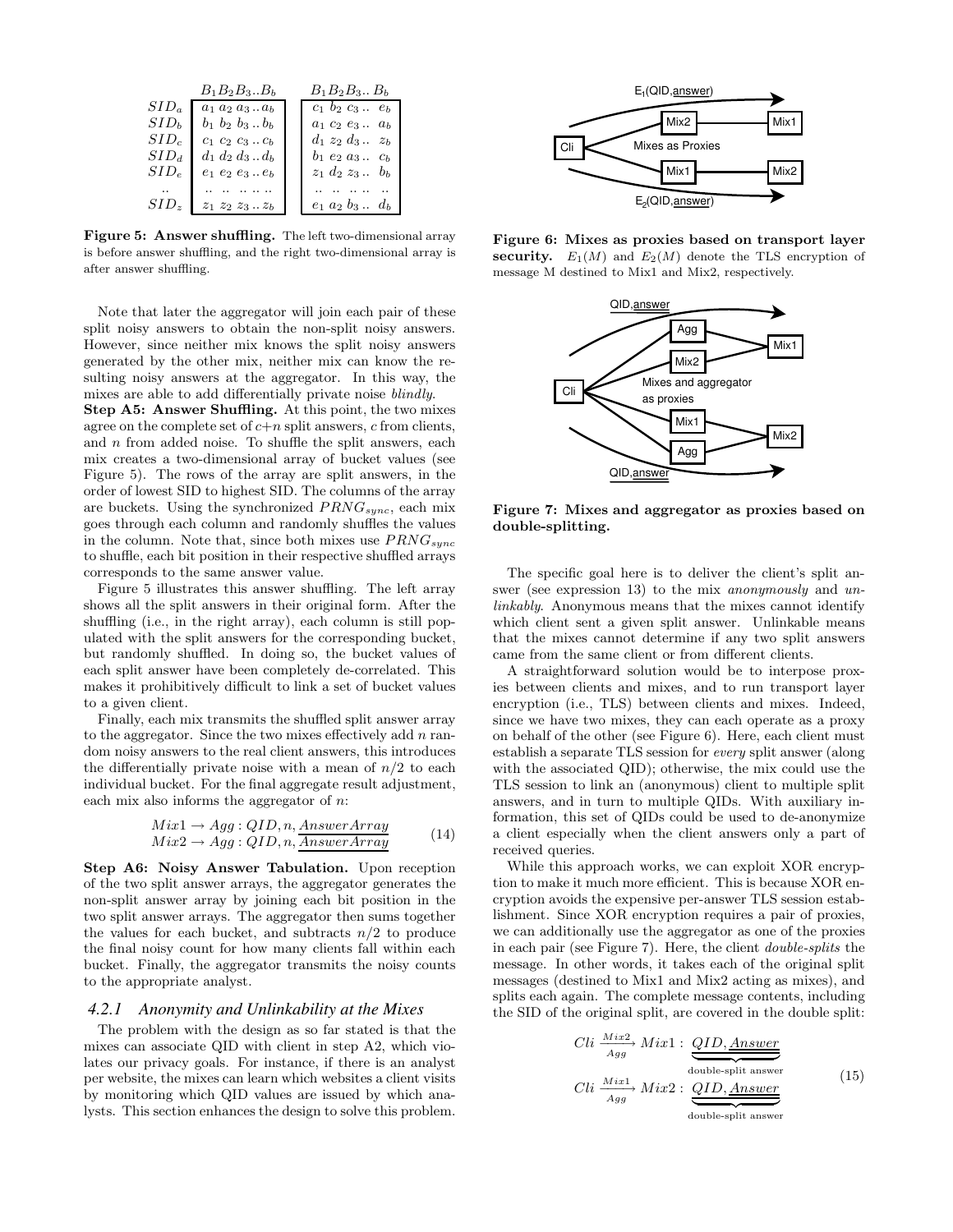While there are four double-split messages in total, only one of them needs to be the full size of the client answer. That is because one of the original split messages contains  $\langle SID, seed, l \rangle$  as described in §3.1, and the two splits of that message are likewise small. Note that double-splitting does not fully eliminate the need for TLS: the client needs to establish TLS sessions with proxies so that eavesdroppers cannot join messages. However, these per-proxy TLS sessions can be long-lived, and so session establishment is rare.

#### *4.2.2 Preventing Traffic Analysis*

In SplitX, there are opportunities for eavesdroppers and proxies (i.e., mixes and aggregator acting as proxies) to analyze encrypted traffic and deduce which queries are being answered by which clients. To prevent this, standard traffic analysis mitigation techniques are used as follows.

Fixed-Size Messages. All transmitted messages are fixed at one of a set of exponentially growing message sizes. Very long queries (e.g., those with millions of buckets) are partitioned into multiple smaller queries, each with the same SQL but different bucket definitions. Small queries from the same analyst are bundled into a single message, and their answers are likewise bundled together. This not only makes traffic analysis harder, but improves the system efficiency. All messages are padded to the next bigger fixed size.

Delay and Reordering. Proxies randomly delay and reorder messages. Each message must be delayed long enough that it can be randomly reordered with some 100's of other messages of the same size.

#### **5. POLLUTION ATTACK AND DEFENSE**

In the design as described in §4, no system components can detect which queries are being answered by which clients. This leaves SplitX open to an answer pollution attack whereby a client simply answers the same query many times. Without the mechanism described in this section, such an attack would go unnoticed.

A simple defense is for the system proxies to limit a client to some fixed rate of answers. While this is simple, it is already a significant improvement over several previous systems [20, 26, 28], where even a single malicious client with a single answer can substantially distort the aggregate result.

Unfortunately, a client may legitimately answer queries for hundreds of analysts in a given query time period, for instance, one for each website the user visited, and each application the user installed. This section presents a mechanism that detects duplicate answers received from any given IP address, removes those answers, and tags IP addresses that associate with duplicate answers.

#### **5.1 Duplicate Detection Mechanism**

Figure 8 shows the system topology with the duplicate detection mechanism. Compared to Figure 7, an additional split is added between the client and the aggregator-asproxy. The purpose of this split is to create a setup whereby three system components can cooperate to blindly perform duplicate detection. That is, none of the three system components can de-anonymize or link client data. Specifically, as shown in Figure 8, the three components are the ones explicitly labeled "Proxy" (i.e., Mix1), "Mix" (i.e., Mix2), and "Agg"which lies between them. Hereafter, we will use Proxy, Mix, and Agg to represent these three specific components.



Figure 8: System topology based on triple splitting, with messages used for duplicate answer detection.  $r_i$  is a unique answer identifier.  $\text{pIP}_i$  is a pseudonym for the client IP address.  $pQID_k$  is a pseudonym for the query identifier.

The purpose behind this setup is to create 1) a component (i.e., Proxy) that knows the client IP address but not the query identifier QID, 2) a component (i.e., Mix) that knows the QID but not the client IP address, and 3) a component (i.e., Agg) that knows neither. We now describe the duplicate detection mechanism.

The Proxy and Mix establish a TLS-encrypted channel between them. This channel allows the Proxy to send encrypted message fields to the Mix without the intervening Agg being able to read them. The Proxy assigns a pseudonym pIP to each client IP address. The Mix assigns a pseudonym pQID to each QID.

Step D1: The Proxy assigns a unique random number r to each (triple-split) answer message received from client. The Proxy encrypts r, and sends it along with the answer message to the Agg. After joining the two triple-split messages from the Proxy and Mix2, the Agg attaches the encrypted r to the joined (double-split) message, and sends it to the Mix.

Step D1': After a random delay, the Proxy also sends the  $\langle r, pIP \rangle$  tuple to the Agg. This tuple informs the Agg that  $r$  is associated with an answer received from a client with the pseudonym pIP.

Step D2: Upon reception of the (double-split) message from the Agg in step D1, the Mix decrypts  $r$ . After joining this message with another (double-split) message received from Mix1, the Mix knows the QID (see §4.2.1), and therefore its associated pseudonym pQID. As a result, the Mix can generate a tuple  $\langle r, \text{ pQID} \rangle$ , indicating that r is associated with an answer to a query with the pseudonym pQID.

Step D3: After a given query expires, but before the mix synchronization process (i.e., step A3 in §4.2), the Mix transmits all  $\langle r, \text{pQID} \rangle$  tuples to the Agg. The Agg matches tuples with the same r to create a list of  $\langle r, pIP, pQID \rangle$ tuples. Any such tuples with the same pIP and pQID represent a duplicate answer. That is, a client answered the same query more than once.

**Step D4:** The Agg returns the  $r$  values of all duplicate answers to both the Mix and the Proxy. The Mix removes these from its list of split answers, and then continues with the mix synchronization process. The Mix also uses the information to detect whether an analyst may be under a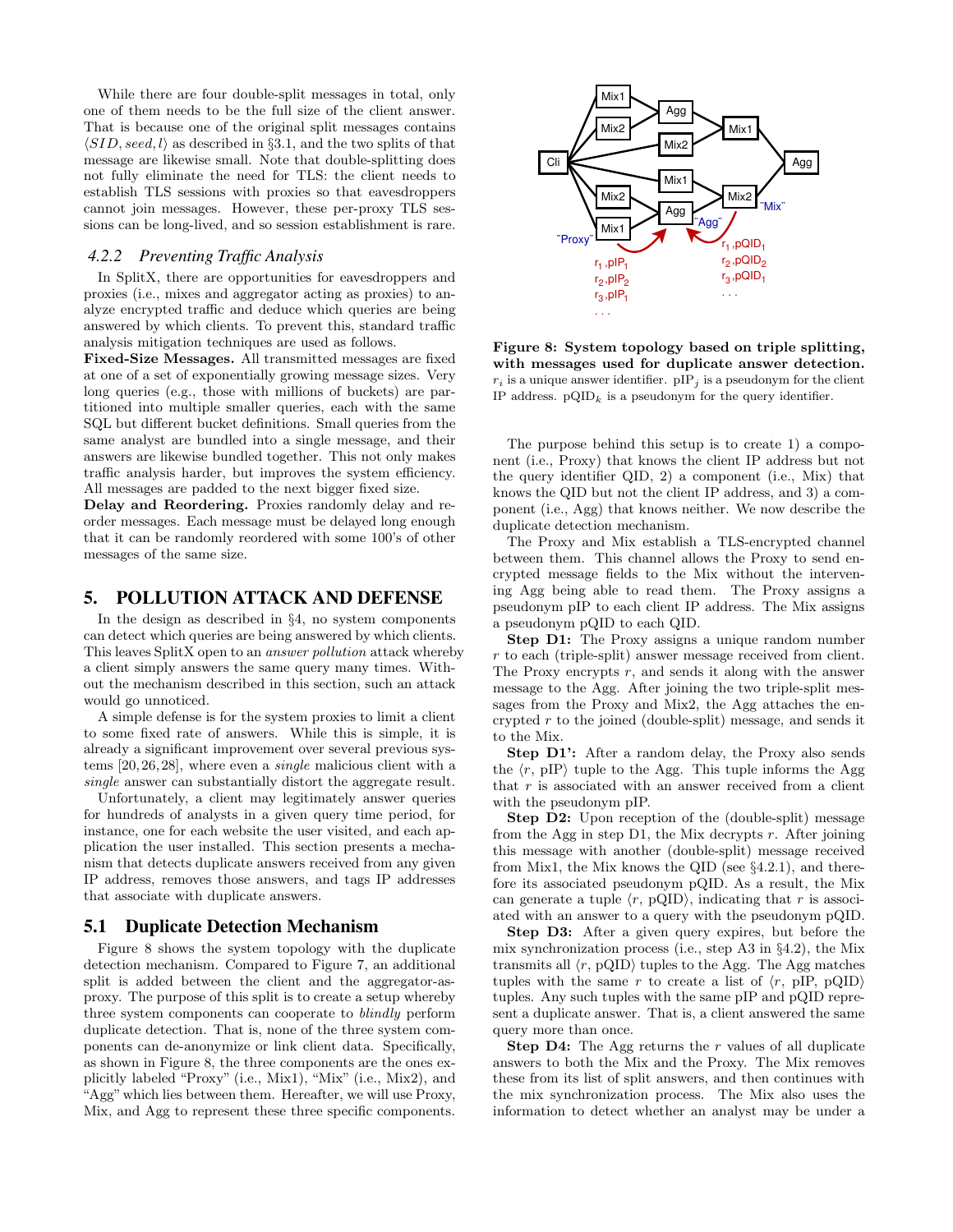pollution attack (i.e., an unusually high percentage of duplicate answers). The Proxy likewise uses the information to tag suspicious clients that are sending too many duplicates.

# **5.2 Mitigating Linkability**

While the duplicate detection mechanism so far described provides anonymity, without additional measures it suffers from linkability. In the mechanism, the Agg can link a pIP with a pQID. If the Agg can deduce the QID associated with each pQID, then it can link the QID to (anonymous) clients. Without the following mechanisms, the Agg could derive QID from pQID by examining the query end time and the number of answers for each pQID.

Synchronized Query Epochs. Time is divided into epochs. Queries' start and end times are synchronized to those epochs, i.e., queries are synchronized with other queries so that their start and end times are the same. This makes it hard for the Agg to deduce the QID based on the query's start and end times.

Fixed-Number Query Answers. In step D1, the Proxy routinely generates unique random numbers  $r$ , and then uses them to generate some number of extra  $\langle r, pIP \rangle$  tuples. The Proxy sends these extra tuples to the Agg, and sends the encrypted r's to the Mix. The Mix decrypts those encrypted r's. Based on those r's, the Mix transmits some number of fake  $\langle r, \text{pQID} \rangle$  tuples to the Agg, such that the total number of tuples for pQID is fixed at one of a set of exponentially growing sizes. In doing so, many queries associate with the same number of  $\langle r, pIP, pQID \rangle$  tuples. As a result, the Agg cannot derive the QID from the pQID based on the number of tuples associated with pQID.

# **5.3 Discussion**

The duplicate detection mechanism removes all duplicate answers received from any given IP address. This may have the effect of biasing the query result, for instance, against business users where many users may operate behind a single NAT box. To mitigate this bias, the Agg in step D4 can choose to report the  $r$  values of all but  $k$  randomly selected duplicate answers. There is a tradeoff of choosing  $k$ . If  $k$ is too high, then a malicious client could answer the same query  $k$  times without detection; on the other hand, if  $k$  is too low, this may introduce bias. The best strategy depends on the application domain. Note also that, in a mobile environment, each client may have an authenticated unique identity, e.g., the IMEI number. We can use this identity (rather than the IP address) as the client identifier to solve the problem associated with NAT, as well as the problem with clients changing IP addresses.

Recall from the trust assumptions in §2.4 that the aggregator is honest but curious. However, if it is malicious, the aggregator could operate fake clients in an attempt to link clients to analysts by exhibiting a unique signature of answers for a known set of queries. For instance, a fake client operated by the aggregator could generate 100 duplicate answers for  $\text{QID}_1$ , 200 duplicate answers for  $\text{QID}_2$ , and so on. By looking for this signature in  $\langle r, pIP, pQID \rangle$  tuples, the aggregator could reverse-engineer the "pQID $\leftrightarrow$ QID" mapping, and in turn link (anonymous) clients to analysts. One possible approach against the malicious aggregator could be to randomly remove some client answers and add additional fake answers in order to break the signature. The effectiveness of such an approach is a topic for future study.

# **6. PRIVACY ANALYSIS**

This section analyzes the privacy properties for all SplitX system components.

# **6.1 Analyst**

Analysts are considered potentially malicious, and may try to violate individual users' privacy by learning their real answers. In SplitX, the analyst interacts with clients either directly, or indirectly via the aggregator (see §2.1). Even in the case of a direct interaction, only the queries are sent from the analyst to clients; the (split) answers are always sent through the mixes and aggregator; thus, the analyst receives only aggregate results with differentially private noise.

The analyst may try to manipulate its query's fields, i.e.,  $\langle QID, SQL, B_{1\rightarrow b}, \epsilon, T_{end} \rangle$  in expression (11). However, no setting of these fields prevents the mixes from adding differentially private noise to the aggregate result. Of course, the analyst may set a large  $\epsilon$  in an attempt to lower down the differentially private noise being added to the aggregate result. However, both the aggregator and the clients will run a sanity check to discard those queries (see §4.1).

# **6.2 Aggregator**

The aggregator sees the analyst identifier in the query request (see §4.1). However, it does not know which client made that request, because the mixes interpose between the clients and the aggregator (see Figure 3).

The aggregator (not acting as proxy) receives split answers for a query from the two mixes after the query end time. These split answers contain differentially private noise, so that the aggregate result produced from these answers does not violate the privacy of any individual client. Furthermore, the bucket values in these received split answers are randomly shuffled at the mixes (step A5 in §4.2). This shuffling prevents the aggregator from identifying a client based on a set of bucket values.

# **6.3 Mix**

The mix (not acting as proxy) can join a pair of doublesplit answers to recreate a split answer which includes the query identifier. However, it cannot determine which client sent this split answer. This is because the double-split answers are interposed by the other two system components acting as proxy.

Each mix adds split noisy answers. However, neither mix knows the split noisy answers added by the other mix, such that they do not know how much differentially private noise is added to the aggregate result (step A4 in §4.2). What each mix knows is only that the noise added is enough to achieve the required differential privacy. As a result, even if the noisy aggregate result were publicly released, neither mix can subtract the noise to produce the noise-free result.

# **6.4 Proxy**

The aggregator and mixes act as proxies for each other, providing clients with anonymity. Furthermore, each proxy only sees one out of a pair of (double- or triple-) split messages. The proxy cannot link any two of these split messages. This is because each pair of split messages has a unique split identifier, and it is unlinkable to other pairs, even to those that are sent by the same client. This provides the unlinkability property for SplitX. Any traffic analysis attempts by the proxy will be thwarted by the "fixed-size messages" and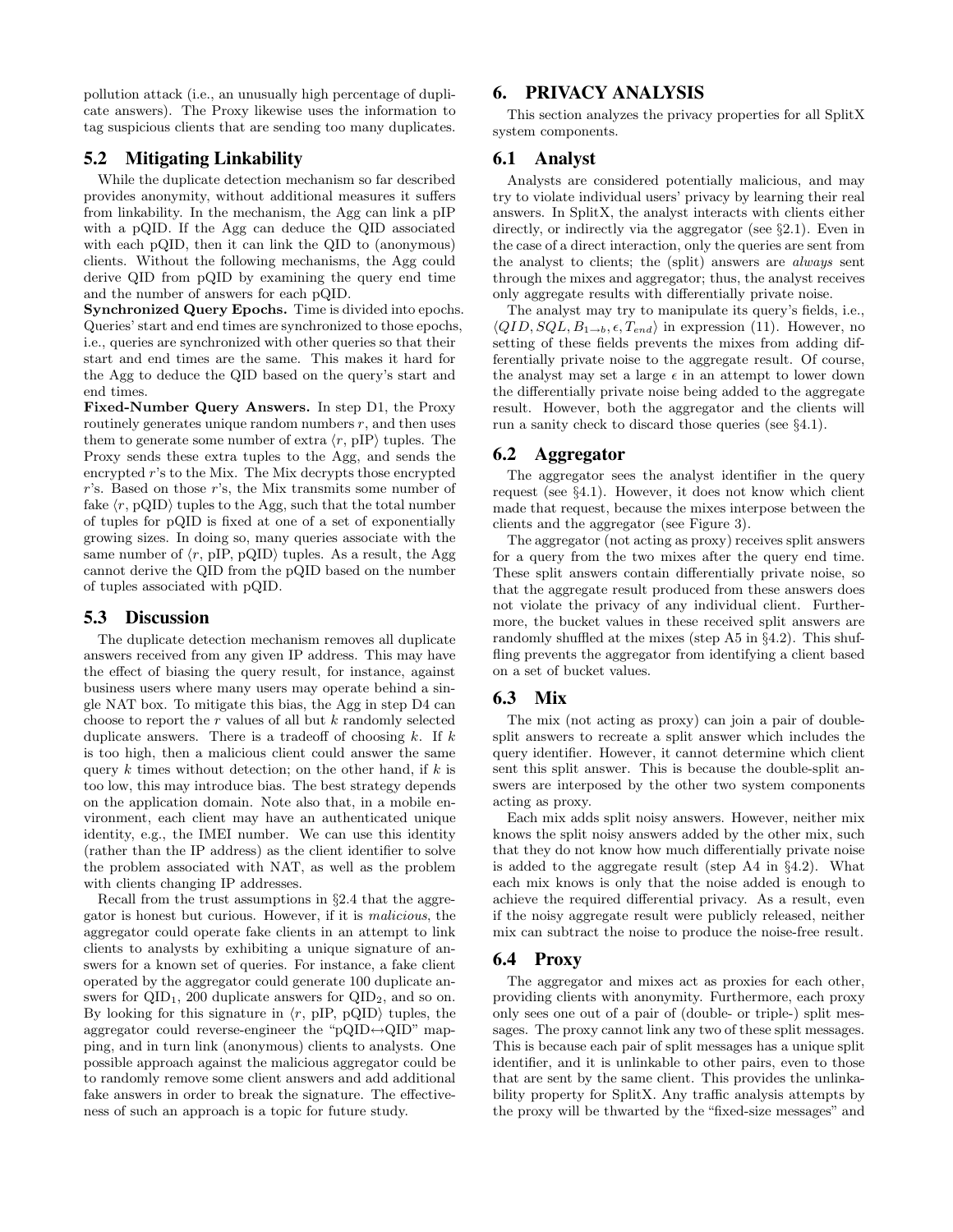Table 1: Microbenchmarks ( $\#$  query buckets / second). The public-key crypto schemes use a 1024-bit key.

|                     | Splitting<br>Encryption     |                                 |             | Joining<br>Decryption       |                                   |             |
|---------------------|-----------------------------|---------------------------------|-------------|-----------------------------|-----------------------------------|-------------|
|                     | Chrome<br>$(\text{client})$ | Smartphone<br>$\text{(client)}$ | Server      | Chrome<br>(c <i>limit</i> ) | Smartphone<br>$(\mathrm{client})$ | Server      |
| SplitX              | 51,336,008                  | 1.565.240                       | 139,028,952 | 91.246.848                  | 6.194.472                         | 445,571,096 |
| [9]<br>PDDP         | 25,989                      | 823                             | 20,569      |                             |                                   | 6.097       |
| [4]<br>Akkus et al. | l.441                       | 57                              | 9.814       | $\overline{\phantom{a}}$    | $\overline{\phantom{a}}$          | 668         |



Figure 9: Bandwidth overhead at the aggregator. For SplitX, the seed value and split identifier are 128-bit and 64 bit long; the privacy parameter  $\epsilon=1.0$ . For PDDP and Akkus et al.'s systems, the public key length is 1024-bit, and the privacy parameter  $\epsilon = 1.0$ .

the "delay and reordering" mechanisms (see §4.2.2). Note that as a general rule, such chaff is never perfect, and over time the traffic analysis may link some clients to some analysts. In the extreme, one could deploy SplitX such that the proxies are not re-purposed mixes and aggregator, but rather completely separate entities. Such an approach would require as many as eleven distinct entities (see Figure 8).

### **6.5 Client**

Clients are considered potentially malicious with a goal of polluting the aggregate result. A malicious client may send duplicate answers for the same query, but these answers will be detected and discarded (see §5.1). Consequently, to bypass detection and pollute the aggregate result, an attacker must use a botnet. This case is not different from the situation today where, for instance, an attacker could build a botnet to produce false web visits in an attempt to distort the result produced by a service like Google Analytics.

A malicious client may also send unpaired split messages, or send only one split message but withhold the pairing split message to consume resources. These unpaired messages can easily be discarded after a joining operation or a timeout.

### **7. IMPLEMENTATION & EVALUATION**

# **7.1 Implementation**

We implemented the SplitX system. The client is a Google Chrome extension consisting of 1.7K lines of JavaScript code.



Figure 10: Computational overhead at the aggregator. For SplitX, the seed value and split identifier are 128-bit and 64-bit long; the privacy parameter  $\epsilon=1.0$ . For PDDP and Akkus et al.'s systems, the public key length is 1024-bit, and the privacy parameter  $\epsilon = 1.0$ .

The extension captures webpages browsed, searches made and extensions installed, and stores them into a local database with timestamps. In principle, the extension can be extended to capture any user activity within the browser.

All other system components were implemented in Java. In total, they consist of 5K lines of code. The interfaces between all system components were defined by 116 lines of code in the Apache Thrift interface description language [1], producing 19K and 5K lines of Java and JavaScript code, respectively. Apache Thrift enables SplitX to seamlessly support potential clients implemented in various languages.

### **7.2 Microbenchmarks**

A major performance bottleneck in private analytics systems is the overhead of crypto operations. We compare SplitX with two recent systems, PDDP [9] and Akkus et al. [4], because they both are resistant to answer pollution and they both add noise in the infrastructure rather than at the client, making them most comparable to SplitX.

The crypto primitives of SplitX, PDDP, and Akkus et al. are splitting/joining operations, Goldwasser-Micali crypto operations [17, 18], and RSA operations, respectively. To evaluate the performance of these operations, we conducted microbenchmarks on a desktop computer with Intel dual core 3GHz running Linux 3.2.24, as well as on a smartphone with a 1GHz CPU running Android 2.3. In particular, we measure the number of query buckets that the three systems can process per second.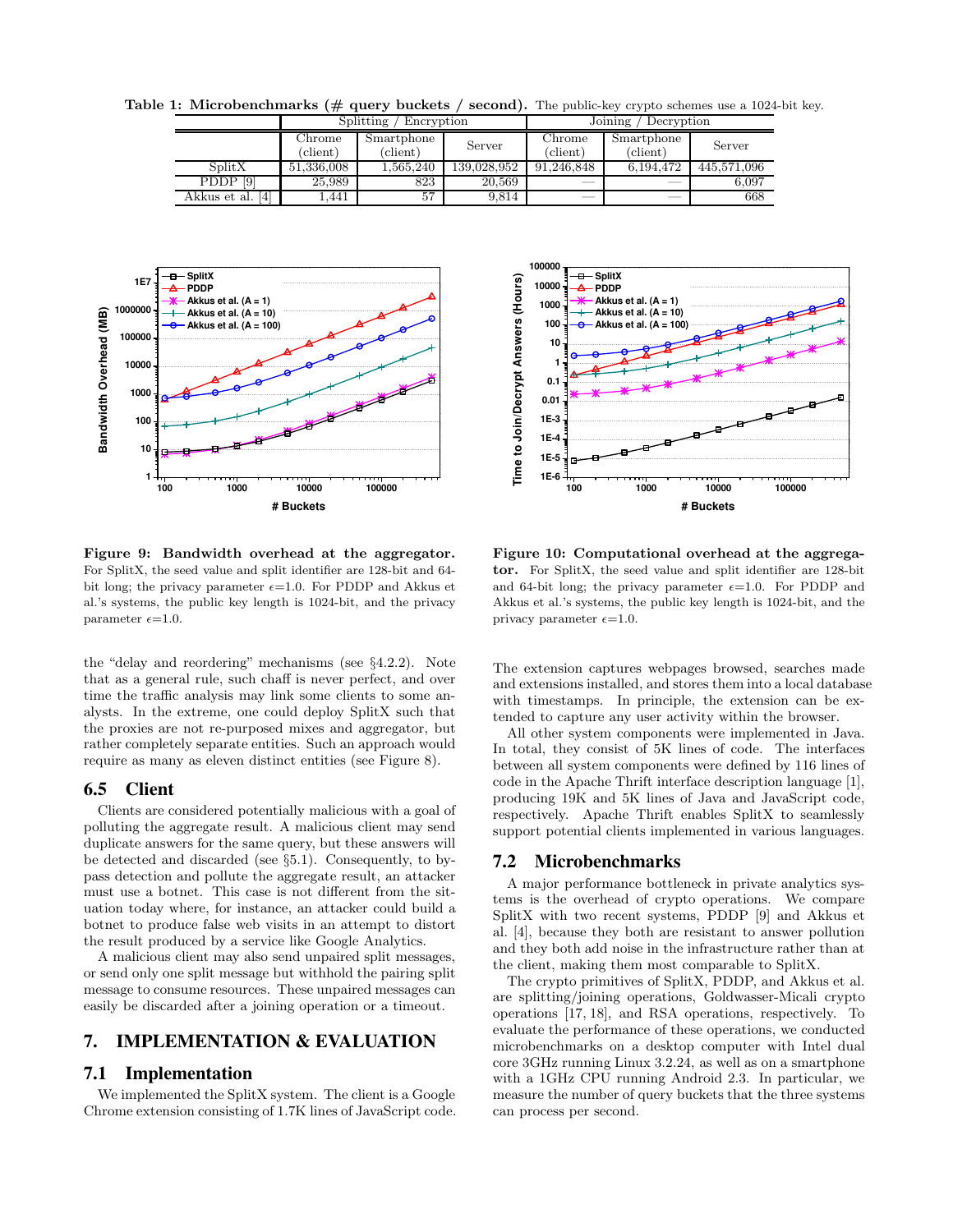Table 3: Browsing activity of clients on a given day. Noisy counts are given for each bucket.

|             | Date              |     | $1\overline{10}$ | $11 - 20$ | $21 - 50$ | $51 - 100$ | $101 - 200$ | $201 - 500$ | $501 \sim 1000$ | >1000 | Total |
|-------------|-------------------|-----|------------------|-----------|-----------|------------|-------------|-------------|-----------------|-------|-------|
| #           | Jan <sub>27</sub> | 123 | 47               | 27        | 43        | 8          |             |             |                 |       | 250   |
| searches    | Jan 28            | 102 | 51               | 43        | 44        | 12         |             | $-2$        |                 | - 1   | 259   |
| made        | Jan <sub>29</sub> | 80  | 82               | 39        | 33        | 19         |             |             |                 | - 1   | 256   |
| #           | Jan <sub>27</sub> | 101 | 3                | 9         | 10        | 21         | 20          | 56          | 21              | 8     | 249   |
| webpages    | Jan 28            | 76  | 9                |           | 20        | 14         | 32          | 60          | 27              | 11    | 255   |
| visited     | Jan <sub>29</sub> | 45  | 13               |           | 14        | 24         | 42          | 61          | 43              | 13    | 262   |
| #<br>unique | Jan <sub>27</sub> | 98  | 31               | 26        | 63        | 28         |             | - 1         | $-3$            | 3     | 248   |
| websites    | Jan 28            | 77  | 32               | 39        | 70        | 28         |             |             |                 | റ     | 251   |
| visited     | Jan 29            | 45  | 49               | 43        | 83        | 37         |             |             |                 |       | 265   |

Table 2: Queries used in our deployment.

| Query                                | $#$ buckets | Type    |
|--------------------------------------|-------------|---------|
| Extensions/Apps installed            | 46.5K       | String  |
| Websites visited                     | 400K        | String  |
| Product keywords used for search     | 400K        | String  |
| $#$ searches made (daily)            | 9           | Numeric |
| $\#$ webpages visited (daily)        | 9           | Numeric |
| $\#$ unique websites visited (daily) | 9           | Numeric |

The client microbenchmark is written in JavaScript. We measure two types of clients: the Google Chrome browser on the Linux machine and the WebKit browser on the smartphone. Table 1 shows, not surprisingly, that encryption at the client in SplitX is three or more orders of magnitude faster than that in PDDP and Akkus et al. SplitX is also extremely efficient for decryption at the client. PDDP and Akkus et al.'s systems are not designed to provide anonymity and unlinkability for query requests; thus, they do not need decryption at the client.

The server microbenchmark is written in Java and run on the Linux machine. Table 1 shows, again not surprisingly, that SplitX's crypto operations at the server are four or more orders of magnitude faster than the other systems.

### **7.3 System Overheads**

To illustrate SplitX's performance gains and show the scalability of these systems, we compare SplitX with PDDP and Akkus et al. in terms of their bandwidth and computational overheads at the aggregator, which is the bottleneck of private analytics systems. We modeled a scenario, in which query answers are received from 50K clients for a query with a varying number of buckets from 100 to 500K. The bandwidth overhead at the aggregator is related to the number of messages received and the length of each received message. The computational overhead is the time required for the aggregator to obtain the aggregate result by joining or decrypting all received answer messages (including the client answers as well as the noisy answers).

Figures 9 and 10 show the aggregator's bandwidth and computational overheads, respectively. Akkus et al.'s system achieves its performance gains primarily by limiting the number of buckets that a client reports (i.e., A) to a small fixed value. In contrast, PDDP reports every bucket value like SplitX.

Regarding bandwidth, SplitX is similar to Akkus et al. with  $A=1$ , and one and two orders of magnitude more efficient than Akkus et al. with  $A=10$  and  $A=100$ , respectively. Compared to PDDP, SplitX is at least two, and often three orders of magnitude more efficient.

Regarding computation, SplitX is more than three orders

| Table 4: Top 15 most visited websites and most used |  |
|-----------------------------------------------------|--|
| extensions/apps by the clients.                     |  |

| Website                   | Noisy count | Type      |  |
|---------------------------|-------------|-----------|--|
|                           | of clients  |           |  |
| www.google.com            | 148         | Website   |  |
| www.facebook.com          | 144         | Website   |  |
| www.mturk.com             | 137         | Website   |  |
| www.youtube.com           | 127         | Website   |  |
| www.amazon.com            | 118         | Website   |  |
| www.surveymonkey.com      | 61          | Website   |  |
| www.imdb.com              | 52          | Website   |  |
| www.linkedin.com          | 50          | Website   |  |
| www.google.co.in          | 43          | Website   |  |
| www.ebay.com              | 40          | Website   |  |
| www.ehow.com              | 39          | Website   |  |
| www.reddit.com            | 34          | Website   |  |
| www.huffingtonpost.com    | 34          | Website   |  |
| www.yelp.com              | 33          | Website   |  |
| www.thefreedictionary.com | 29          | Website   |  |
| Gmail                     | 158         | App       |  |
| Youtube                   | 148         | App       |  |
| Google Drive              | 81          | App       |  |
| AdBlock                   | 39          | Extension |  |
| Angry Birds               | 26          | App       |  |
| Turkopticon               | 25          | Extension |  |
| Adblock Plus              | 20          | Extension |  |
| Google Chrome to Phone    | 16          | Extension |  |
| Reddit Enhancement Suite  | 14          | Extension |  |
| <b>IDM</b> Integration    | 14          | Extension |  |
| Google Calendar           | 14          | App       |  |
| LastPass                  | 13          | Extension |  |
| Poppit                    | 12          | App       |  |
| Adblock for Youtube       | 11          | Extension |  |
| Entanglement              | 11          | App       |  |

of magnitude more efficient than Akkus et al.'s system even with  $A=1$ . SplitX is over five orders of magnitude more efficient than PDDP.

### **7.4 Deployment**

Before we deployed SplitX at scale, we first tested it on a set of local machines. Since we had access to the data on the local machines, we knew the true answers of the clients running on those local machines. In doing so, we could verify the correctness of SplitX. To further demonstrate the feasibility, we then deployed SplitX across 416 unique clients via friends and Amazon Mechanical Turk (AMT). Our experiment lasted during January 21-31, 2013. There were between 225 and 313 active clients each day. Table 2 lists the queries we issued throughout our experiment. For string queries, we obtained their respective bucket values from 1) Chrome Web Store, 2) Alexa, and 3) a set of product descriptions gathered from the Amazon, shopping.com, and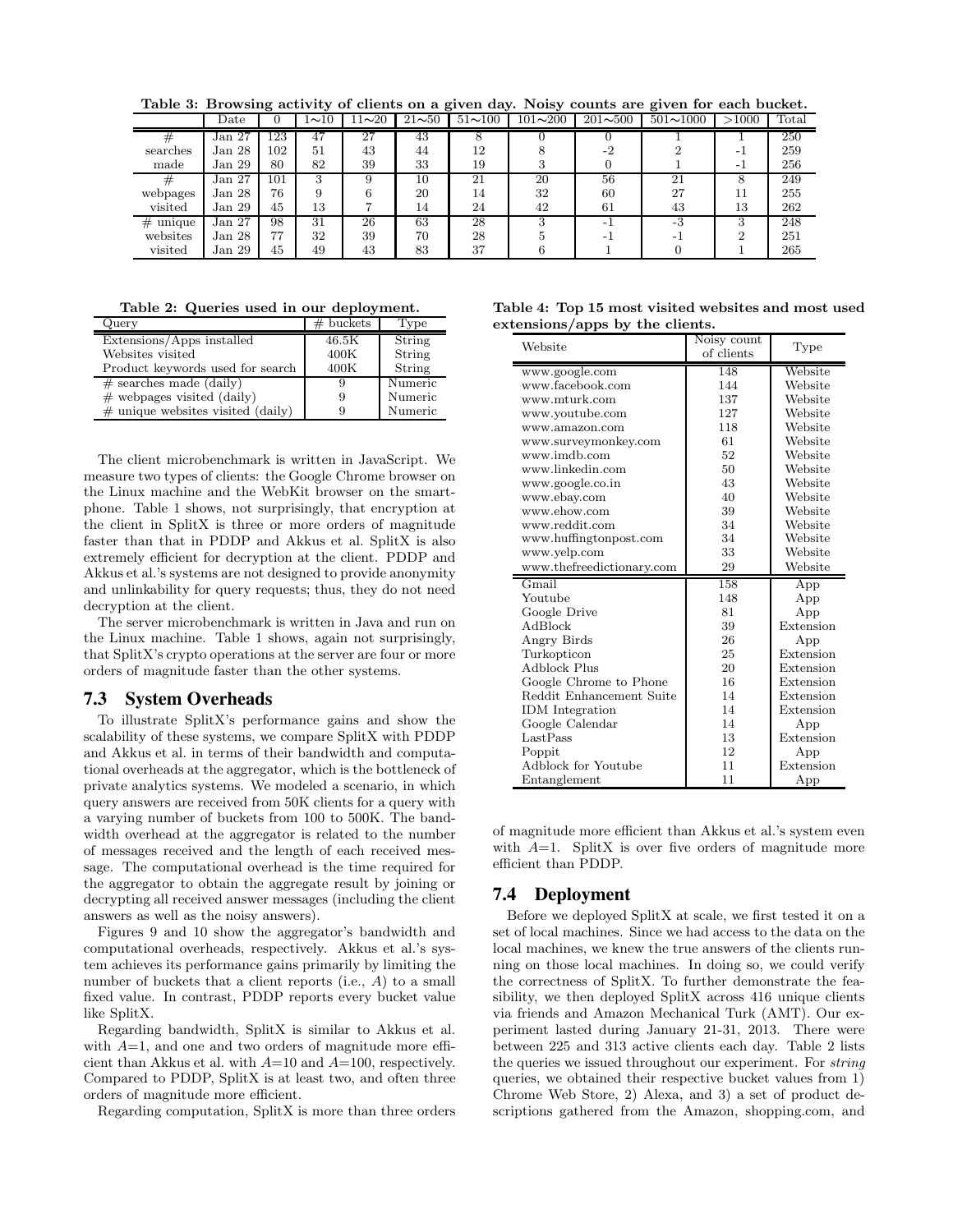Google product APIs. For our queries, we used the privacy parameter  $\epsilon = 5$ , which for our client population generates around 16 noisy answers per query, and produces a normal distribution with the standard deviation  $\sigma=2$ , such that the noise in each bucket is within 2, 4, and 6 with probabilities of 68%, 95%, and 99.7%, respectively [9]. Note that in a commercial analytics setting with far more clients, a smaller  $\epsilon$  would be used, leading to more noise being added. The increased noise would give clients better privacy without affecting the accuracy of the aggregate result, because it would be relatively small compared to the number of clients.

Table 3 shows the clients' browsing activity. Many clients were fairly active, having made up to 50 searches, browsed more than 50 webpages, and visited up to 100 unique websites on a day. Table 4, interestingly, reflects our AMTbased user population. Besides popular websites and apps one would normally expect, mturk.com has the third highest count among websites, and Turkopticon, an extension for feedback on AMT requesters, has the sixth highest count among extensions and apps.

#### **7.5 Lessons Learned**

While our experience with gathering user aggregates was positive, two lessons are worth mentioning. First, for the browsing activity query, we were not initially sure what ranges to set for the buckets. To avoid making multiple "endto-end" (analyst to client) queries, we developed a protocol whereby the aggregator examines received bucket counts, merges buckets with low counts, and re-requests new noisy bucket counts from the mixes. This approach is both faster than re-querying clients, and avoids differential privacy leakage to the analyst. This protocol is not further discussed for lack of space.

Second, we found that querying for product-related search terms did not yield meaningful results. There are probably multiple reasons: the vocabulary was too big, the number of product-related searches was too small, and the vocabulary consisted of single terms rather than phrases. For queries like this, it would be more useful if the system could discover the appropriate vocabulary, rather than the analyst having to select it in advance. This is a topic for future research.

### **8. RELATED WORK**

There is a massive literature on database privacy that assumes a trusted database, including [11,22,31] (see [16] for a survey). SplitX, by contrast, prevents any single system component (except for the user's own device) from viewing individual user data.

A number of systems utilize the XOR operation [8,29,33], or matrix multiplication [21] to achieve low-cost anonymization without public-key operations. These systems, however, support applications other than distributed differential privacy, and cannot be directly used.

Other systems target gathering data from distributed users in an anonymous and privacy-preserving way, but without using differential privacy. Applebaum et al. [5] uses a twoserver architecture, in which one server provides anonymity to participants and obliviously blinds keys, and the other server aggregates blinded keys' values. The goal of preventing participants from learning other participants' keys creates a need for strong crypto operations, causing large overhead to each participant and preventing scalability in our setting. Anonygator [25] assumes that the content of the

data collected is not going to leak the privacy of users. Similarly, P3 [23] requires an algorithm to determine which data would be safe to contribute a priori. Both of these systems also assume that the users are using an anonymity network to hide the source identity. In contrast, SplitX provides users with differential privacy guarantees that are independent of the content of messages.

A number of prior systems provide differential privacy in distributed settings. Some of these systems rely on complex crypto operations at the clients, causing high overheads [13]. To reduce this complexity, others deploy servers to distribute keys [26, 28]. The key distribution, however, suffers from client churn, which is inevitable in large-scale environments, rendering these systems unsuitable for our purposes. To deal with client churn, and still provide differential privacy in such environments, Hardt et al. [20] utilize two honest-butcurious servers, which cooperatively obtain the noisy aggregate result after the clients add noise. Unfortunately, these systems [20, 26, 28] allow a single answer by a single malicious client to pollute the query result substantially, whereas SplitX defeats this attack via duplicate detection.

P4P [10] prevents malicious clients from polluting the result with relatively efficient zero-knowledge proofs. However, this scheme is still computationally too costly to be practical in a commercial setting. In a more efficient way, PDDP [9] and Akkus et al. [4] prevent such malicious clients via buckets, similar to SplitX. In PDDP, one honest-butcurious proxy adds differentially private noise blindly. However, the proxy always knows which clients answer which analysts' queries, breaking unlinkability. Letting all clients answer all queries solves this problem, but this approach becomes unscalable and impractical very quickly. Akkus et al. [4] overcome this problem by utilizing the publisher (i.e., analyst for web analytics) as the proxy. Both systems, however, still require public-key crypto operations; thus, they are not nearly as scalable as SplitX.

Some systems store user data in an encrypted form and perform queries over that data [24, 27, 30]. These systems have different goals than SplitX. In particular, they produce exact results, allowing a malicious analyst to perform queries revealing individual user data. By contrast, SplitX produces differentially private results.

# **9. CONCLUSION AND FUTURE WORK**

We designed and built SplitX, a system for distributed differential privacy, that is typically two to three orders of magnitude more efficient in bandwidth, and from three to five orders of magnitude more efficient in computation than previous comparable systems. We believe that this brings us one step closer to the goal of a practical and widely deployed private analytics system. SplitX assumes an honest-butcurious but nevertheless realistic trust model, and can scalably accommodate a large number of analysts, each working with different client segments. However, there are still significant research problems that need to be solved.

First of all, we would like to better explore the space of defending against a malicious aggregator. We should explore methods to make it harder for the aggregator to link clients and analysts, even under the assumption that the malicious aggregator can operate fake clients (see §5.3). We should also better understand the cost and effectiveness of these attacks and defenses, and analyze their security properties.

Currently, we cannot use SplitX in cases where the ana-